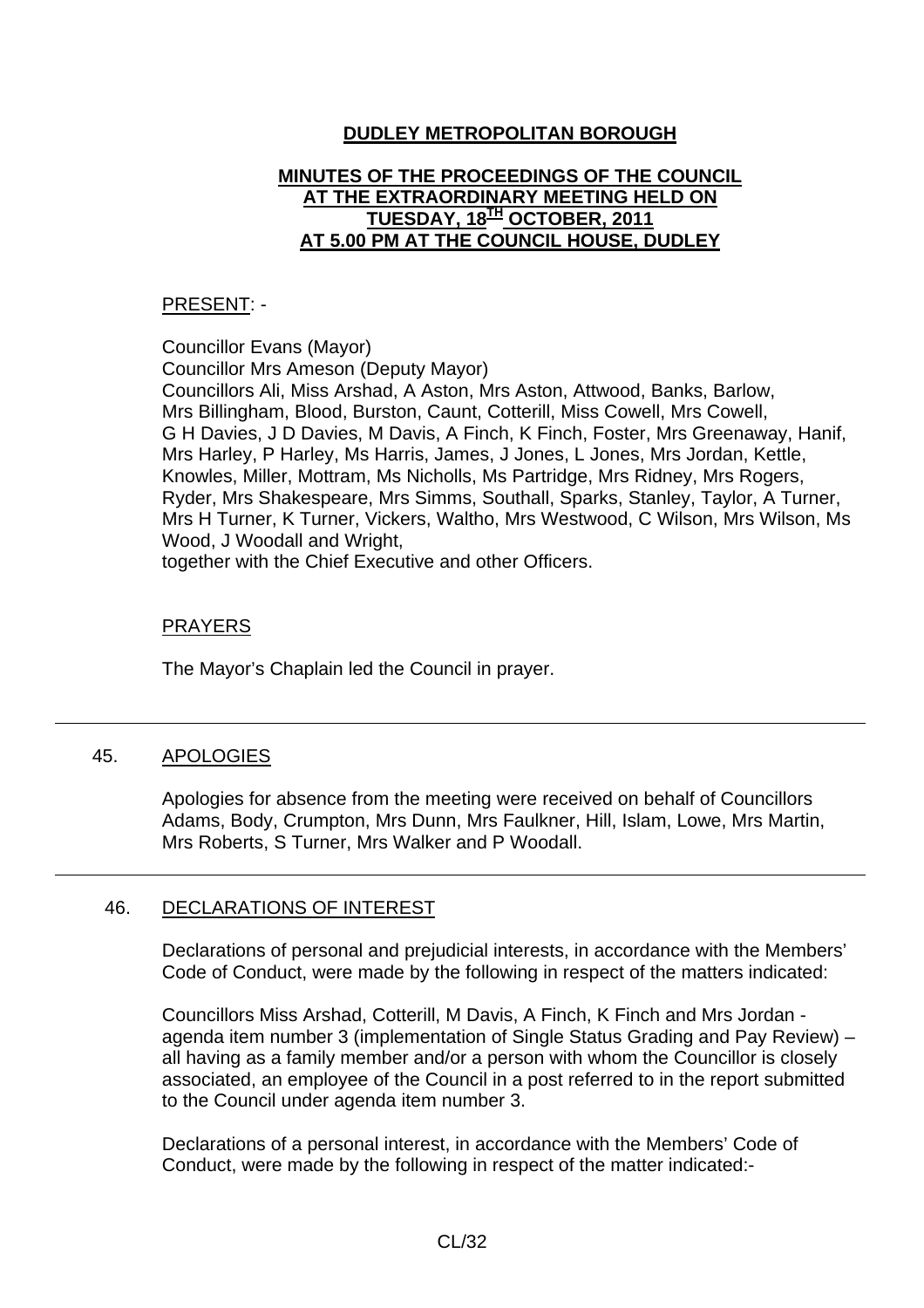Councillors Mrs Billingham, G H Davies, Mottram, Mrs Ridney, Mrs Simms, Southall and Taylor – agenda item number 3 – all having as a family member and/or person with whom the Councillor is closely associated, an employee of the Council.

Councillors Ali, A Aston, Burston, Cotterill, G H Davies, Foster, Ms Harris, Mrs Jordan, Lowe, Mottram, Mrs Ridney, Mrs Rogers, Sparks, Waltho and Ms Wood – agenda item number 3 – all having an involvement with, employment by, or membership or retired membership of the Trade Unions referred to in the report submitted.

## 47. EXCLUSION OF THE PUBLIC

It was moved by the Mayor, duly seconded and

RESOLVED

That the public be excluded from the meeting for the following item of business on the grounds that it involves the likely disclosure of exempt information as defined in Part 1 of Schedule 12A to the Local Government Act, 1972, as specified below and, in all the circumstances, the public interest in disclosing the information is outweighed by the public interest in maintaining the exemption from disclosure.

| Description of Item                                              | Relevant Paragraphs of Part 1 of<br>Schedule 12A |
|------------------------------------------------------------------|--------------------------------------------------|
| Implementation of Single Status<br><b>Grading and Pay Review</b> | 2 and 4                                          |

# 48. IMPLEMENTATION OF SINGLE STATUS GRADING AND PAY REVIEW

(Having declared a personal and prejudicial interest in this matter, in accordance with the Members' Code of Conduct, Councillors Miss Arshad, Cotterill, M Davis, A Finch, K Finch and Mrs Jordan left the Council Chamber during consideration of the item).

A report of the Chief Executive was submitted, an update on the content of which was given by the Leader. The recommendations of the Cabinet on the report, made at its special meeting held on  $13<sup>th</sup>$  October, 2011, were circulated.

It was moved by Councillor L Jones, seconded by Councillor Wright and

#### RESOLVED

That the recommendations of the Cabinet concerning the implementation of the Single Status Grading and Pay Review, as circulated, be approved and adopted, viz:-